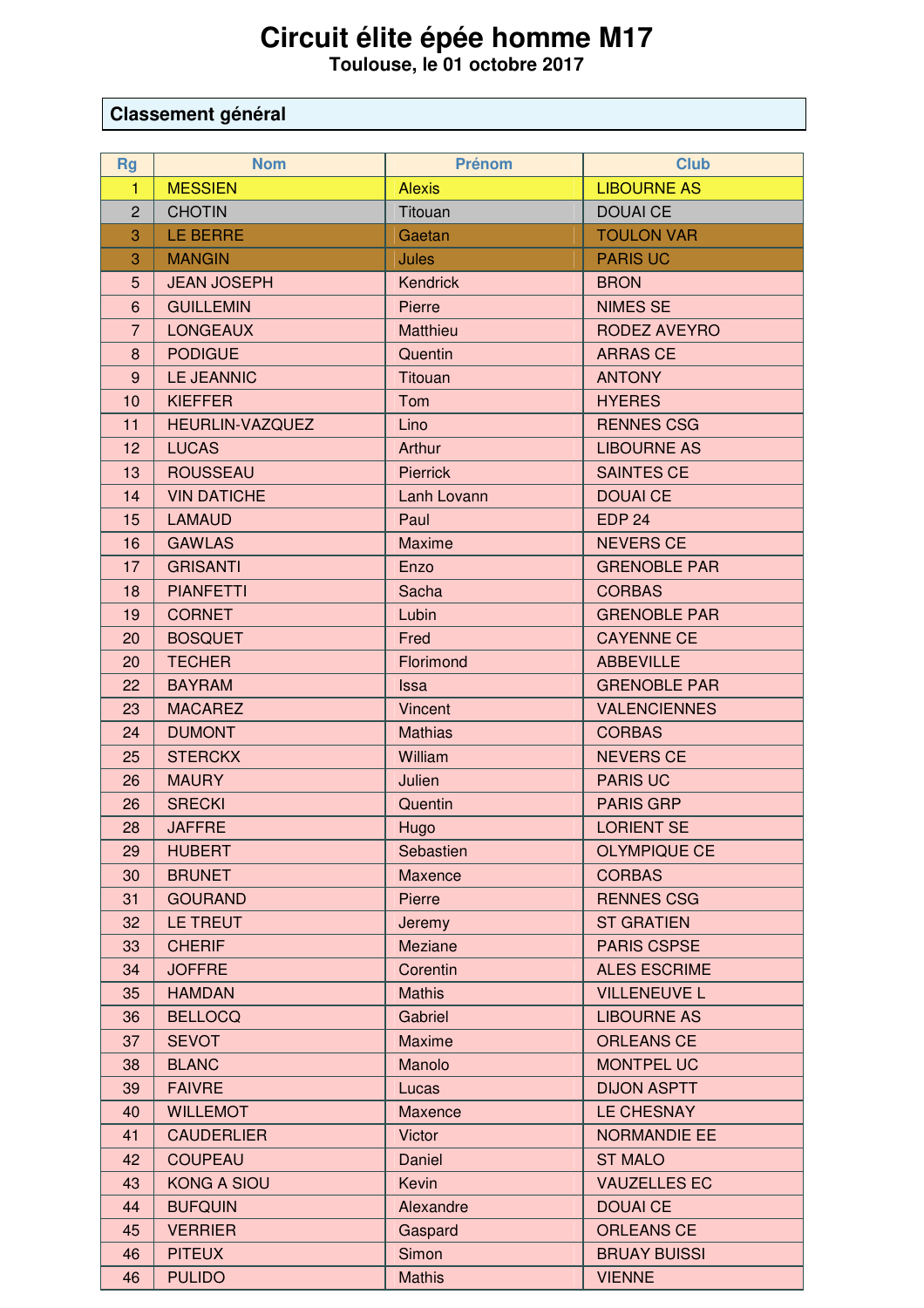| 48  | <b>DENAUX</b>             | Mael               | <b>ORNON ESCR</b>   |
|-----|---------------------------|--------------------|---------------------|
| 49  | <b>GREGORCIC</b>          | Matteo             | <b>BRUAY BUISSI</b> |
| 50  | <b>NAVAUD</b>             | <b>Paul Arthur</b> | <b>EDP 24</b>       |
| 51  | <b>GUILLOU</b>            | Theo               | <b>ST MALO</b>      |
| 52  | <b>CHABBERT</b>           | Louis              | <b>CASTRES</b>      |
| 53  | <b>POIRIEUX</b>           | Timothee           | <b>BOULOGNE ACB</b> |
| 54  | <b>ALI MOUSSA</b>         | Jibril             | <b>TOULON VAR</b>   |
| 55  | <b>LISETTE</b>            | Djaynae            | DAX SE              |
| 56  | <b>ROUSSEL</b>            | Logan              | <b>DIJON ASPTT</b>  |
| 57  | <b>PORTIER</b>            | Ludovic            | <b>PARIS EPEE</b>   |
| 58  | <b>LESTAGE</b>            | Louis              | DAX SE              |
| 59  | <b>MAMESSIER</b>          | <b>Matthias</b>    | <b>MACON ESC</b>    |
| 60  | <b>KUENTZ</b>             | Romain             | <b>ST MALO</b>      |
| 61  | <b>WARTEL</b>             | Liam               | <b>MONTEREAU CS</b> |
|     | <b>BOYER</b>              | <b>Bastien</b>     | <b>MACON ESC</b>    |
| 62  |                           |                    |                     |
| 63  | <b>MUNOZ</b>              | Adrien             | <b>DIEPPE FL</b>    |
| 64  | <b>CHARLES</b>            | Arnaud             | <b>DESHAIES EC</b>  |
| 65  | <b>SAHI</b>               | Soren              | <b>LEVALLOIS</b>    |
| 66  | <b>DIANE</b>              | Alban              | <b>BRON</b>         |
| 67  | <b>HERMANT JAKUBOWSKI</b> | Arthur             | <b>BRUAY BUISSI</b> |
| 68  | <b>PLANTE</b>             | Thibault           | POINTE PITRE        |
| 69  | <b>NUGENT</b>             | Loup               | <b>RENNES ERM</b>   |
| 69  | <b>TUBER</b>              | Valere             | <b>NIMES SE</b>     |
| 71  | <b>MAUNY</b>              | Antoine            | <b>RENNES ERM</b>   |
| 72  | <b>ALIBERT</b>            | David              | <b>RODEZ AVEYRO</b> |
| 73  | LE MOINE                  | <b>Nicolas</b>     | <b>COLMAR SR</b>    |
| 74  | <b>ROUSSET</b>            | Mathieu            | <b>GRENOBLE PAR</b> |
| 75  | <b>CHAFII</b>             | Jalil              | <b>CORBAS</b>       |
| 76  | <b>FORTIN</b>             | Paul               | <b>AMIENS CEAM</b>  |
| 77  | <b>FRANCILLONNE</b>       | <b>Tristan</b>     | <b>CAYENNE CE</b>   |
| 78  | <b>ENGELKING</b>          | Vivien             | <b>VALENCIENNES</b> |
| 79  | <b>TURAKIEWICZ</b>        | <b>Tristan</b>     | <b>GDE SYNTHE</b>   |
| 80  | <b>SUCHET</b>             | Quentin            | <b>GRASSE CE</b>    |
| 81  | <b>DUBOIS</b>             | Adrien             | <b>BRUAY BUISSI</b> |
| 82  | <b>JACQUOT</b>            | <b>Thomas</b>      | <b>MACON ESC</b>    |
| 83  | <b>AUBRY</b>              | <b>Hugues</b>      | <b>ANTONY</b>       |
| 84  | <b>LUNEAU</b>             | Aurelien           | <b>LEVALLOIS</b>    |
| 85  | <b>MATHIEU</b>            | Corentin           | <b>DIEPPE FL</b>    |
| 86  | <b>BRAECKEVELT</b>        | Karl               | <b>CHARTRES CEA</b> |
| 86  | <b>CAUDRELIER</b>         | <b>Baptiste</b>    | <b>ABBEVILLE</b>    |
| 86  | <b>JESSEL</b>             | Adrien             | <b>LIVRY GARGAN</b> |
| 89  | <b>LEMOISSON</b>          | Maxence            | <b>NORMANDIE EE</b> |
| 90  | <b>CHARLES</b>            | Jonathan           | <b>DESHAIES EC</b>  |
| 91  | <b>BRASA</b>              | Tom                | <b>LIBOURNE AS</b>  |
| 92  | <b>COICAUD</b>            | Emile              | <b>ORNON ESCR</b>   |
| 93  | <b>PALPACUER</b>          | Axel               | <b>TOULOUSE UC</b>  |
| 94  | <b>HOSTIN</b>             | <b>Thomas</b>      | <b>NEVERS CE</b>    |
| 95  | <b>AMMARDJI</b>           | Robin              | <b>ST MALO</b>      |
| 96  | DE LA VAISSIERE           | Romain             | <b>PARIS CSPSE</b>  |
| 97  | <b>CAYTAN</b>             | Marceau            | RODEZ AVEYRO        |
| 97  | <b>GUERCHE</b>            | Lucien             | PERIGUEUX EP        |
|     | <b>PALLUD</b>             |                    | <b>CLICHY ESC</b>   |
| 97  |                           | Matthieu           |                     |
| 100 | <b>PONGY</b>              | Matteo             | <b>NIMES SE</b>     |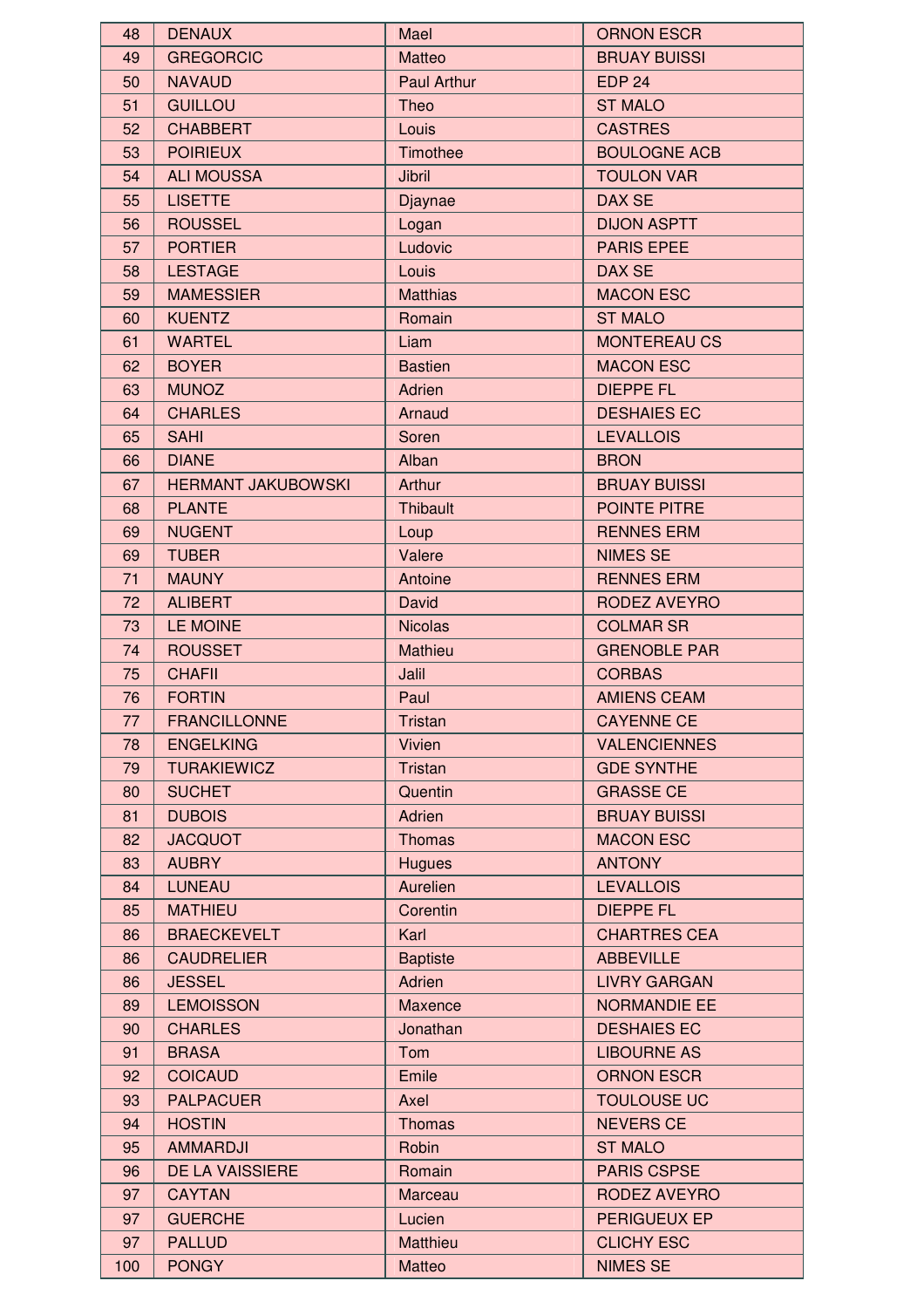| 101        | <b>RAYMOND</b>                      | Alexandre           | <b>LIBOURNE AS</b>                    |
|------------|-------------------------------------|---------------------|---------------------------------------|
| 102        | <b>DESPRES</b>                      | <b>Niels</b>        | <b>CAEN EC</b>                        |
| 103        | <b>LANGLOIS</b>                     | Matheo              | <b>MACON ESC</b>                      |
| 104        | <b>BIERLING</b>                     | Axel                | <b>COLMAR SR</b>                      |
| 105        | LECHEVALIER BOISSEL                 | Junã <sup>"</sup> s | <b>CAEN EC</b>                        |
| 105        | <b>ROMANOS</b>                      | Tom                 | <b>DIEPPE FL</b>                      |
| 105        | <b>WOJCIK</b>                       | Anton               | <b>VICHY SE</b>                       |
| 108        | <b>SION</b>                         | lan                 | <b>ORNON ESCR</b>                     |
| 109        | <b>DUCROIZET-BOITAUD</b>            | Pierre              | <b>PARIS UC</b>                       |
| 109        | <b>GUYOT</b>                        | Antonin             | PT A MOUSSON                          |
| 111        | <b>DUMAS ROZOY</b>                  | Jules               | <b>MONTPEL UC</b>                     |
| 112        | <b>POLI</b>                         | Rodolphe            | <b>PARIS CSPSE</b>                    |
| 113        | <b>BOUCHEREAU</b>                   | Lucas               | <b>VALLET</b>                         |
| 114        | <b>DALPIN</b>                       | <b>Brice</b>        | <b>VILLEURBANNE</b>                   |
| 115        | <b>CASTEL</b>                       | Edern               | <b>LORIENT SE</b>                     |
| 116        | <b>ARNAUD</b>                       | Jules               | <b>ORLEANS CE</b>                     |
| 116        | <b>COUESNON</b>                     | <b>Maxime</b>       | <b>PARIS UC</b>                       |
| 116        | <b>GATIMEL</b>                      | Raphael             | <b>ALBICE</b>                         |
| 119        | LE GAL                              | Mikaã«I             | <b>HERBLAY AS</b>                     |
| 120        | <b>DELON</b>                        | Corentin            | <b>PAMIERS CE</b>                     |
| 121        | <b>FAVIER</b>                       | <b>Maxime</b>       | <b>LEVALLOIS</b>                      |
| 122        | <b>GOMBERT</b>                      | Julien              | <b>VILLENEUVE L</b>                   |
| 123        | <b>MOULIN</b>                       | Lucas               | <b>CHALONS CHAM</b>                   |
| 123        | <b>WAZNI</b>                        | Rayane              | <b>ORLEANS CE</b>                     |
| 125        | <b>BLANC</b>                        | Paul                | <b>TASSIN DL</b>                      |
| 126        | <b>BROCHARD</b>                     | Marin               | <b>ROMANS BDP</b>                     |
| 127        | <b>GUIONNET</b>                     | Clement             | PERIGUEUX EP                          |
| 128        | <b>PETITJEAN</b>                    | <b>Alexis</b>       | <b>DIJON ASPTT</b>                    |
| 129        | <b>HAOUAS</b>                       | Yanis               | <b>BONDY AS</b>                       |
| 130        | <b>CANDELON</b>                     | Theo                | <b>TARGON CE</b>                      |
| 130        | <b>RODRIGUEZ</b>                    | Nathan              | <b>RAMONVILLE</b>                     |
| 132        | <b>TROUSSARD</b>                    | Pierre              | <b>ST MALO</b>                        |
| 133        | <b>NAULIN</b>                       | <b>Mathias</b>      | <b>EPINAL SE</b>                      |
| 134        | <b>REY COQUAIS</b>                  | Constantin          | <b>TASSIN DL</b>                      |
| 135        | <b>MARCHAND</b>                     | Thibaud             | <b>AVON US</b>                        |
| 136        | <b>BALLET</b>                       | Leo                 | <b>PARIS CSPSE</b>                    |
| 137        | <b>CORDON</b>                       | Samuel              | <b>ST HERBLAIN</b>                    |
| 138        | <b>BOYAT</b>                        |                     | <b>MACON ESC</b>                      |
| 139        | <b>GIORGI</b>                       | Doryan<br>Gauthier  | <b>NIMES SE</b>                       |
| 140        | <b>POUX DEVAUX</b>                  | Camille             | <b>NARBONNE</b>                       |
|            |                                     |                     |                                       |
| 141<br>142 | <b>GERNER</b><br><b>WESTERLYNCK</b> | Julien              | <b>PAYS DE GEX</b><br><b>DOUAI CE</b> |
|            |                                     | Tã©o                |                                       |
| 143        | DE OLIVEIRA CRUZ                    | Gabin               | <b>ALBICE</b>                         |
| 144        | <b>PEINNEQUIN</b>                   | Landry              | <b>CORBAS</b>                         |
| 145        | <b>GARIME</b>                       | Sacha               | <b>BOBIGNY AC</b>                     |
| 146        | <b>BODIO</b>                        | Anselme             | RODEZ AVEYRO                          |
| 147        | <b>BERTIN</b>                       | Simon               | <b>QUETIGNY AS</b>                    |
| 148        | <b>GILONE</b>                       | Matteo              | <b>TOULOUSE UC</b>                    |
| 149        | <b>JEANNIN</b>                      | <b>Clement</b>      | <b>AMIENS CEAM</b>                    |
| 149        | LE GOURIEREC                        | Florentin           | PETIT BOURG                           |
| 151        | <b>LANE</b>                         | Fabien              | <b>NARBONNE</b>                       |
| 152        | <b>CASSAN</b>                       | Corentin            | RODEZ AVEYRO                          |
| 152        | <b>LACOMBE</b>                      | Antoine             | <b>EDP 24</b>                         |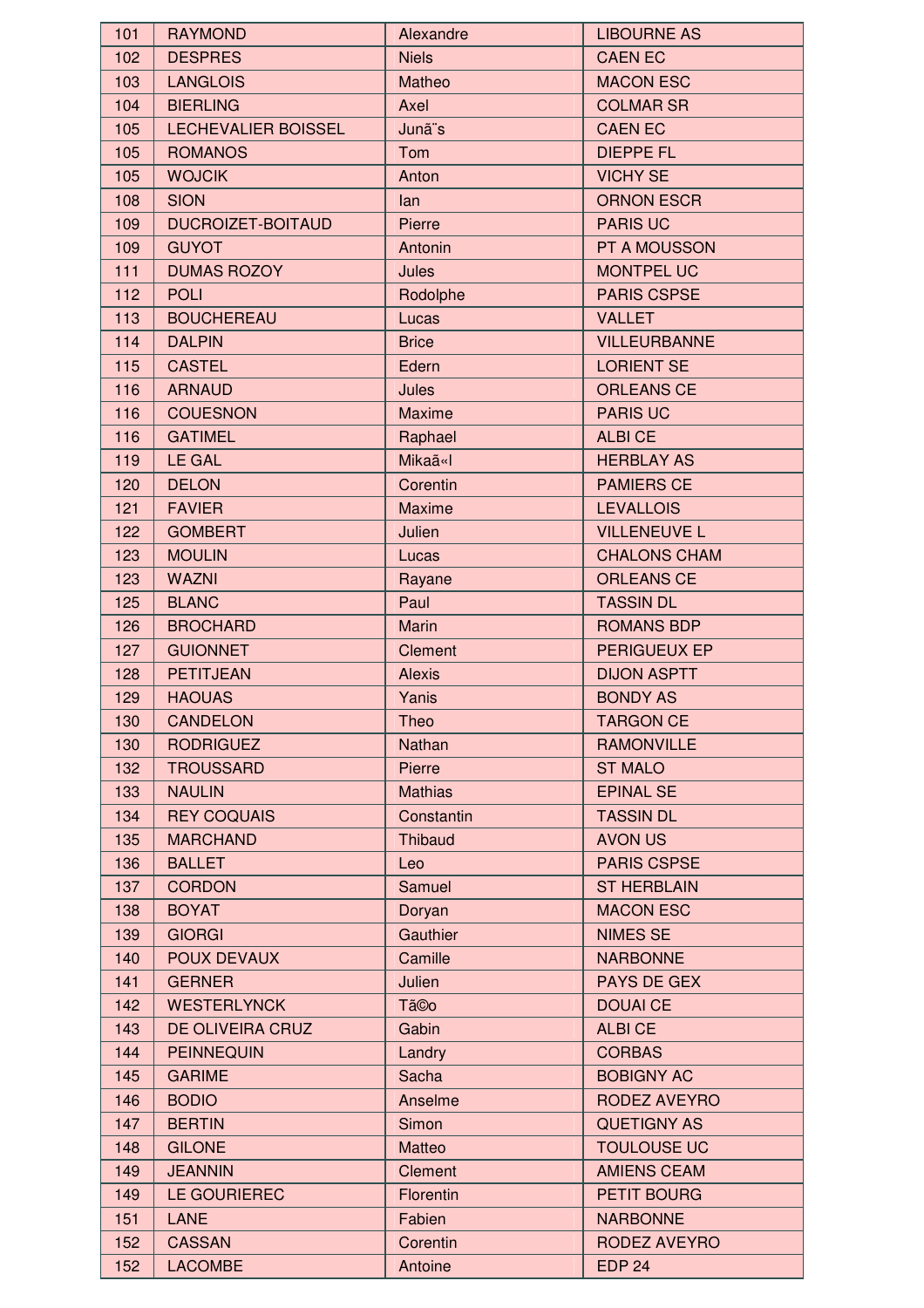| 152 | <b>WESSEL FRONTON</b> | <b>Thibault</b> | <b>TOULOUSE UC</b>  |
|-----|-----------------------|-----------------|---------------------|
| 155 | <b>BATAILLON</b>      | <b>Mathieu</b>  | <b>CASTELNAU LL</b> |
| 156 | <b>AUCOUTURIER</b>    | Timothee        | LA ROCHELLE         |
| 157 | <b>DUPIN</b>          | Alexandre       | E3F MOSELLE         |
| 158 | <b>CALLEDE</b>        | Jules           | <b>TOULOUSE UC</b>  |
| 158 | <b>OCCELLI</b>        | Killian         | <b>TOULON VAR</b>   |
| 160 | <b>NIVOIS</b>         | Pierre          | LE CREUSOT          |
| 161 | <b>LANDRIN</b>        | Matthieu        | <b>ANGLET SE</b>    |
| 162 | <b>BELLIN</b>         | <b>Maxime</b>   | <b>ANGERS SCO</b>   |
| 163 | <b>TANGUY</b>         | Titouan         | <b>MACON ESC</b>    |
| 164 | <b>CAILLIBOTTE</b>    | Guillaume       | <b>ST MALO</b>      |
| 165 | <b>DANET</b>          | <b>Briac</b>    | <b>EPINAL SE</b>    |
| 166 | <b>BASSI</b>          | <b>Martin</b>   | <b>NEVERS CE</b>    |
| 167 | <b>SCHWINGROUBER</b>  | Axel            | <b>CORMEILLES</b>   |
| 168 | <b>BERARD BOISSET</b> | Jeremy          | <b>BRON</b>         |
| 169 | <b>CALVET</b>         | Jules           | <b>PARIS UC</b>     |
| 170 | SITBON-TAYLOR         | <b>Noe</b>      | <b>NIMES SE</b>     |
| 171 | <b>ANTICH</b>         | Victor          | <b>BONDY AS</b>     |
| 172 | <b>DAUDE</b>          | Tristan         | <b>BOBIGNY AC</b>   |
|     | <b>RAIMBAULT</b>      |                 | <b>NEVERS CE</b>    |
| 173 |                       | Theophile       |                     |
| 174 | <b>GARIN</b>          | Axel            | <b>BEAUVAIS ACA</b> |
| 175 | <b>LHEMERY</b>        | Nathan          | <b>NORMANDIE EE</b> |
| 176 | <b>LABARRERE</b>      | Paul            | <b>TOULOUSE UC</b>  |
| 177 | <b>LARGER</b>         | Come            | <b>TOULON VAR</b>   |
| 178 | <b>BODERE</b>         | Jean            | DAX SE              |
| 178 | <b>DEMAIMAY</b>       | Adrien          | <b>RENNES ERM</b>   |
| 180 | <b>VENKATASAMI</b>    | Shaun           | <b>CORMEILLES</b>   |
| 181 | LE JEUNE              | Guilhem         | <b>QUIMPER EC</b>   |
| 182 | <b>BOURGINE</b>       | Oscar           | <b>LEVALLOIS</b>    |
| 183 | <b>NEEDHAM</b>        | Paul            | <b>MACON ESC</b>    |
| 183 | <b>VERGNON</b>        | <b>Terence</b>  | <b>LEVALLOIS</b>    |
| 185 | <b>DORIGO</b>         | Auxence         | <b>AMIENS CEAM</b>  |
| 186 | <b>BAYLE</b>          | Vincent         | <b>RAMONVILLE</b>   |
| 186 | <b>NEGGAZ</b>         | <b>Naim</b>     | <b>ALES ESCRIME</b> |
| 188 | <b>MARCINOW</b>       | Joshua          | <b>BEAUVAIS ACA</b> |
| 189 | <b>COUDERT</b>        | Philippe        | <b>PARIS UC</b>     |
| 189 | <b>GORZEGNO</b>       | Titouan         | <b>GRENOBLE PAR</b> |
| 189 | <b>SAVIGNAC</b>       | Quentin         | PERIGUEUX EP        |
| 192 | <b>GILLET</b>         | Antoine         | <b>TASSIN DL</b>    |
| 193 | <b>ETHUIN</b>         | <b>Jules</b>    | <b>AMIENS CEAM</b>  |
| 194 | <b>JARDON</b>         | Fabien          | <b>TOULOUSE UC</b>  |
| 195 | <b>MORDANT</b>        | Edouard         | <b>TOULOUSE UC</b>  |
| 195 | <b>ROGNON</b>         | Nathan          | <b>GRENOBLE PAR</b> |
| 197 | <b>CLEMENCON</b>      | <b>Hugo</b>     | <b>ROMANS BDP</b>   |
| 198 | <b>DUBOURDIEU</b>     | Timothee        | <b>TOULOUSE UC</b>  |
| 199 | <b>DONA ERIE</b>      | <b>Markus</b>   | PETIT BOURG         |
| 200 | <b>BROCHARD</b>       | Titouan         | <b>ROMANS BDP</b>   |
| 201 | <b>KUPERSTEIN</b>     | <b>Maxim</b>    | <b>PARIS UC</b>     |
| 202 | <b>WATERLOOS</b>      | Nelson          | LA ROCHELLE         |
| 203 | <b>JULLION</b>        | Pierre          | <b>GDE SYNTHE</b>   |
| 204 | <b>COMBE</b>          | <b>Thomas</b>   | <b>OLYMPIQUE CE</b> |
| 204 | <b>MENDES</b>         | Esteban         | <b>HERBLAY AS</b>   |
| 206 | <b>MAZERAT</b>        | Hugo            | <b>DREUX CE</b>     |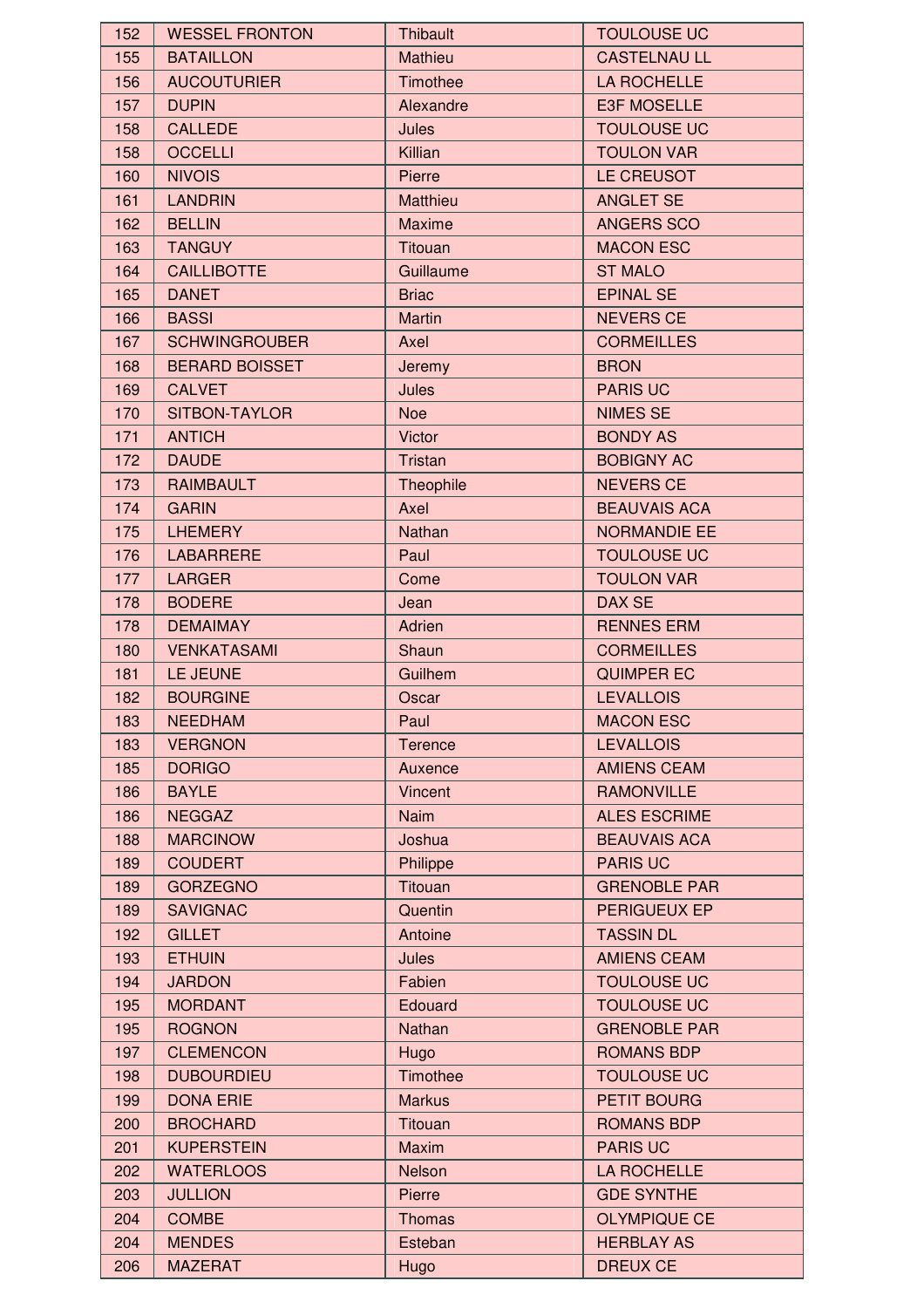| 207        | <b>SCHNEIDER</b>     | Antoine                | <b>VALENCIENNES</b> |
|------------|----------------------|------------------------|---------------------|
| 208        | <b>BOBE</b>          | Elio                   | <b>RENNES CSG</b>   |
| 209        | <b>CORS</b>          | Antoine                | <b>MONTLUCON</b>    |
| 210        | <b>RIVIERE</b>       | <b>Maxime</b>          | <b>NEVERS CE</b>    |
| 211        | <b>GRIOIS</b>        | Joseph                 | <b>TOULOUSE UC</b>  |
| 212        | <b>SOULAIRE</b>      | Tom                    | <b>ANTONY</b>       |
| 213        | <b>SENOCQ</b>        | Tom                    | <b>VALENCIENNES</b> |
| 214        | <b>DE GRUIL</b>      | <b>Mathys</b>          | <b>BRUAY BUISSI</b> |
| 215        | <b>LIETAR</b>        | <b>Vincent</b>         | <b>CASTELNAU LL</b> |
| 216        | <b>CHAKAI</b>        | Antonin                | <b>EPINAL SE</b>    |
| 217        | <b>ZROUR MORETTE</b> | Guillaume              | <b>ST DOULCHARD</b> |
| 218        | <b>SAURA</b>         | <b>Francois Xavier</b> | <b>RAMONVILLE</b>   |
| 219        | <b>COTTIGNY</b>      | Quentin                | DAX SE              |
| 220        | <b>CADENNE</b>       | Elian                  | <b>CASTRES</b>      |
| 220        | <b>MOURGUES</b>      | Emelin                 | <b>QUETIGNY AS</b>  |
| 222        | <b>RICH</b>          | <b>Barnaby</b>         | <b>OLORON SM</b>    |
| 223        | <b>COUSIN</b>        | Pierre Jules           | <b>NARBONNE</b>     |
| 224        | <b>BOGUET</b>        | Max-Olivier            | <b>TOULOUSE UC</b>  |
| 225        | <b>WEYMIENS</b>      | Lucien                 | <b>ANTONY</b>       |
| 226        | <b>VOISIN</b>        | Lucas                  | <b>ORLEANS CE</b>   |
| 227        | <b>CALIN</b>         | Arnaud                 | <b>LORIENT SE</b>   |
| 228        | <b>BEGUERE</b>       | Titouan                | <b>TOULOUSE UC</b>  |
| 229        | <b>PELLETIER</b>     | <b>Baptiste</b>        | <b>GRENOBLE PAR</b> |
| 230        | <b>FLAMBARD</b>      | Julien                 | <b>LIVRY GARGAN</b> |
| 231        | <b>FOURNIER</b>      | Antonin                | <b>PARIS UC</b>     |
| 232        | <b>CHARTIER</b>      | Lucien                 | <b>PARIS CSPSE</b>  |
| 232        | <b>POUPART</b>       | <b>Thomas</b>          | <b>AIX UCE</b>      |
| 234        | <b>AL BOUKHARI</b>   | <b>Noam</b>            | <b>ORLEANS CE</b>   |
| 234        | <b>DECHERF</b>       | Mathieu                | <b>LA ROCHELLE</b>  |
| 236        | <b>PEUDEVIN</b>      | Gregoire               | <b>LEVALLOIS</b>    |
| 237        | <b>DUVAL</b>         | Romain                 | <b>PARON SENS</b>   |
| 238        | <b>GLEIZAL</b>       | Hippolyte              | <b>PARIS UC</b>     |
| 239        | <b>THEVENARD</b>     | <b>Maxime</b>          | LE CREUSOT          |
| 239        | <b>VALLUCHE</b>      | <b>Maxime</b>          | <b>DIJON ASPTT</b>  |
| 241        | <b>CAILLAT</b>       | <b>Marin</b>           | <b>EDP 24</b>       |
| 242        | <b>RIEU</b>          | <b>Etienne</b>         | <b>NIMES SE</b>     |
| 243        | <b>BARET</b>         | Jacques Antoine        | <b>RENNES ERM</b>   |
| 243        | <b>CANDAUDAP</b>     | <b>Mathias</b>         | <b>TOULOUSE CMS</b> |
| 243        | <b>LEMAITRE</b>      | <b>Sacha</b>           | <b>CASTRES</b>      |
| 243        | <b>TRAORE CARRE</b>  | Tigram                 | <b>TOULOUSE UC</b>  |
| 247        | <b>RUMEN</b>         | Gabriel                | LA ROCHELLE         |
| 248        | <b>LEGRAND</b>       | Jarod                  | <b>LIVRY GARGAN</b> |
| 249        | <b>RIGAUDY</b>       | Elliot                 | <b>BELBERAUD FR</b> |
| 250        | <b>JEZEQUEL</b>      | Edward                 | <b>BORDEAUX EC</b>  |
| 251        | <b>SELLERIAN</b>     | Alexandre              | <b>TOULOUSE UC</b>  |
| 252        | LE JEUNE             |                        | <b>LORIENT SE</b>   |
|            | <b>BARBUSSE</b>      | Alban<br>Loic          | <b>NIMES SE</b>     |
| 253<br>254 | LADRANGE             | Maxence                | <b>LIBOURNE AS</b>  |
|            |                      |                        | <b>CASTRES</b>      |
| 255        | <b>CLERC</b>         | Ferreol                |                     |
| 256        | <b>LE BRIS</b>       | <b>Victor</b>          | <b>DIJON ASPTT</b>  |
| 257        | <b>HURET</b>         | Theo                   | <b>BRUAY BUISSI</b> |
| 258        | <b>CHAZEL</b>        | Paul                   | <b>OUEST LYONN</b>  |
| 258        | <b>HEREDERO</b>      | Carl                   | <b>CASTRES</b>      |